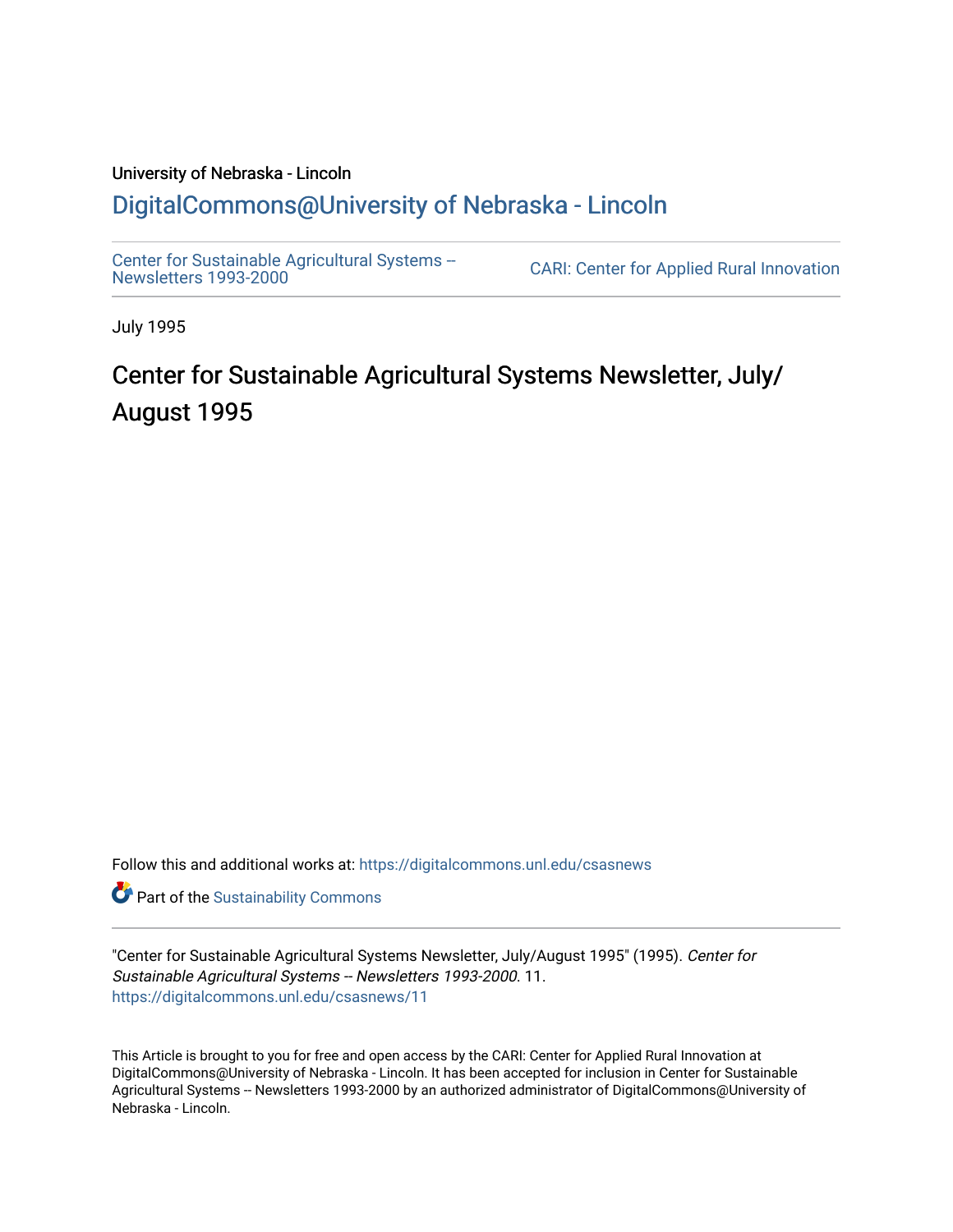## **July-August 1995 CSAS Newsletter**

The Center for Sustainable Agricultural Systems (CSAS) in the Institute of Agriculture and Natural Resources (IANR) at the University of Nebraska-Lincoln (UNL) is an interdisciplinary center formed in 1991 for the purpose of bringing together people and resources to promote an agriculture that is efficient, competitive, profitable, environmentally and socially sustainable for the indefinite future. Electronic versions of the CSAS bimonthly newsletter are sent to SANET, PENPages, and the internal IANRNEWS 10-14 days before those on our mailing list receive their hard copy. They are also available along with other sustainable ag information via the gopher path: IANRVM.UNL.EDU

 IANR Information Sustainable Agriculture

Note: The electronic version is not sent to individual e-mail addresses. To be added to the "hard copy" newsletter mailing list (not sent to overseas addresses), or for questions or comments, contact the newsletter editor, Pam Murray, Coordinator, Center for Sustainable Agricultural Systems, 221 Keim Hall, University of Nebraska, Lincoln, NE 68583-0949, 402-472-2056, fax -4104, e-mail: csas001@unlvm.unl.edu.

CONTENTS:

 $* * *$ 

CENTER FOR RURAL AFFAIRS HOLDS ANNUAL MEETING SARE/ACE PREPROPOSALS DUE SEPT. 15 REGIONAL TRAINING PROGRAM AWARDS MINIGRANTS REDUCED HERBICIDE WEED CONTROL INTERESTED IN BIOFUELS? CAST REPORT SUMMARIZES CRP SURVEY NEW SAN COORDINATOR USDA OFFICE OF SUSTAINABLE AG PROGRAMS HAS TWO JOB OPENINGS AG RESOURCE CONSERVATION ACT LISTSERV ON LAND USE AND OTHER RESOURCES E-MAIL NETWORK FOR ECOLOGICAL AGRICULTURE WEED ELECTRONIC DISCUSSION GROUP FAIRWELL MICHELE RESOURCES DID YOU KNOW COMING EVENTS

==============================================================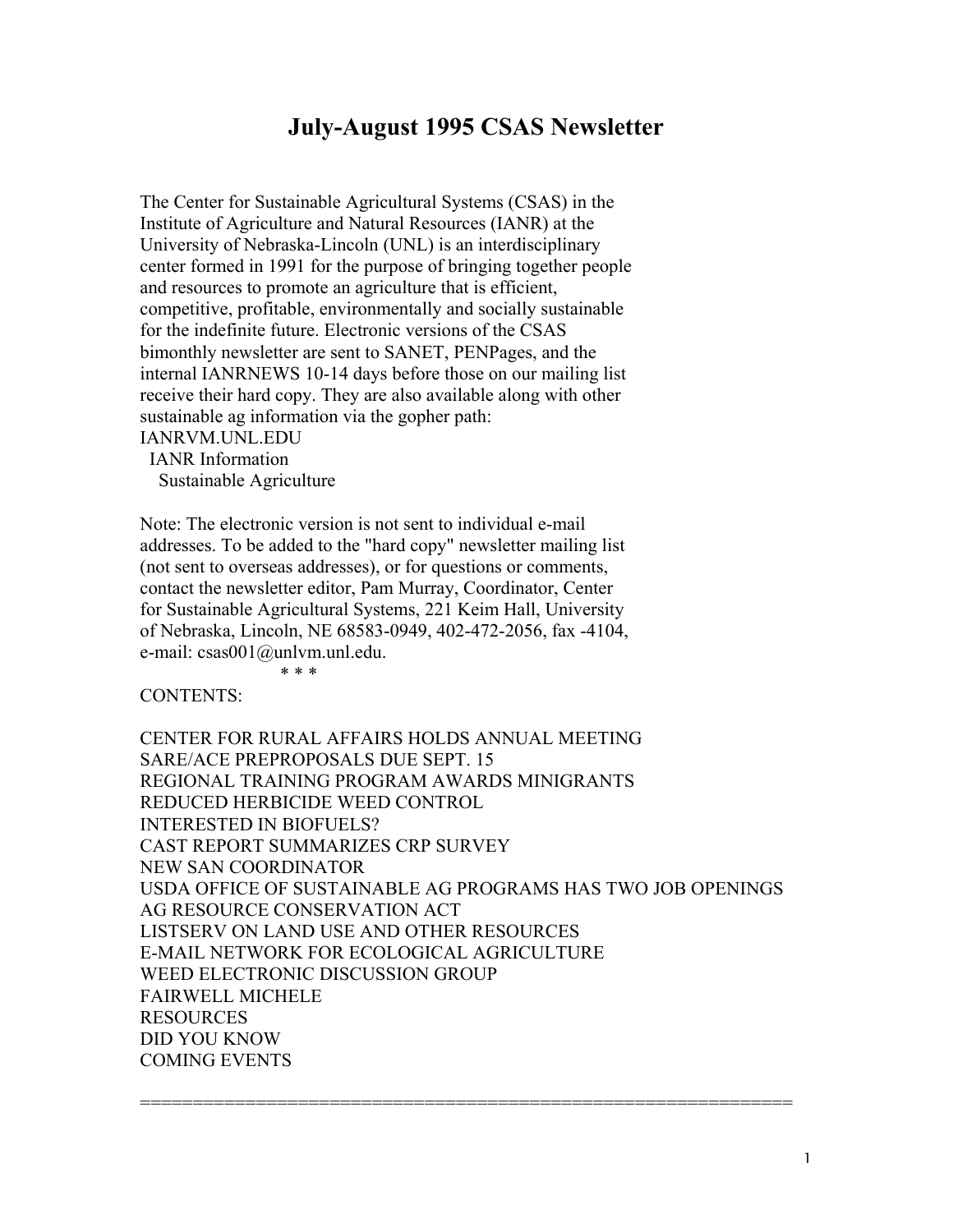#### **CENTER FOR RURAL AFFAIRS HOLDS ANNUAL MEETING**

 Reform of the property tax system, future of the pork industry, and options for the 1995 farm bill were key workshop topics at the annual meeting of the Center for Rural Affairs (CRA) on August 5. Senator George Coordsen (Nebraska Legislature Revenue Committee) said that the Nebraska property tax approach to school finance was under assault from all directions, and that the legislature was open to a wide range of options. Jim Griess of the Nebraska State Education Association and Stan Dobrovolny, representing the views of ranchers and property owners, agreed that the current system placed a disproportionate burden on land owners, and that a more creative approach was needed to share the costs of education. Marty Strange of the CRA said it was up to Nebraskans to decide what type of quality education we want for the future, and then to design a systems and financial support structure to make it happen. This will be a big issue in the next several years.

 A series of 15 ~teach-ins~ was held on topics such as pastured poultry and organic certification. Social topics included community organization, rural housing, educating for policy involvement, dealing with bankers, and immigrants and race relations. Natural resource issues such as groundwater challenges, public power districts, and prairie restoration were covered in other discussions. There was an ~earlybird special discussion~ lead by Marty Strange on corporate farming in Nebraska and how different interest groups could best make their cases to legislators and the general public. David Hansen received a plaque and thanks for his work as chair of the CRA board for the past three years. Approximately 150 people attended the event, held this year in the Seward Civic Center through the arrangements of CSAS Advisory Committee member Verlon (Tony) Vrana.

CRA mission:  $\sim$ We are committed to building sustainable rural communities consistent with social and economic justice, stewardship of the natural environment and broad distribution of wealth. We work to advance our vision of rural America through research, education, advocacy, organizing, and leadership development.~ Contact: CRA, POB 106, Walthill, NE 68067; 402-846-5428; fax -5420.

Submitted by Charles Francis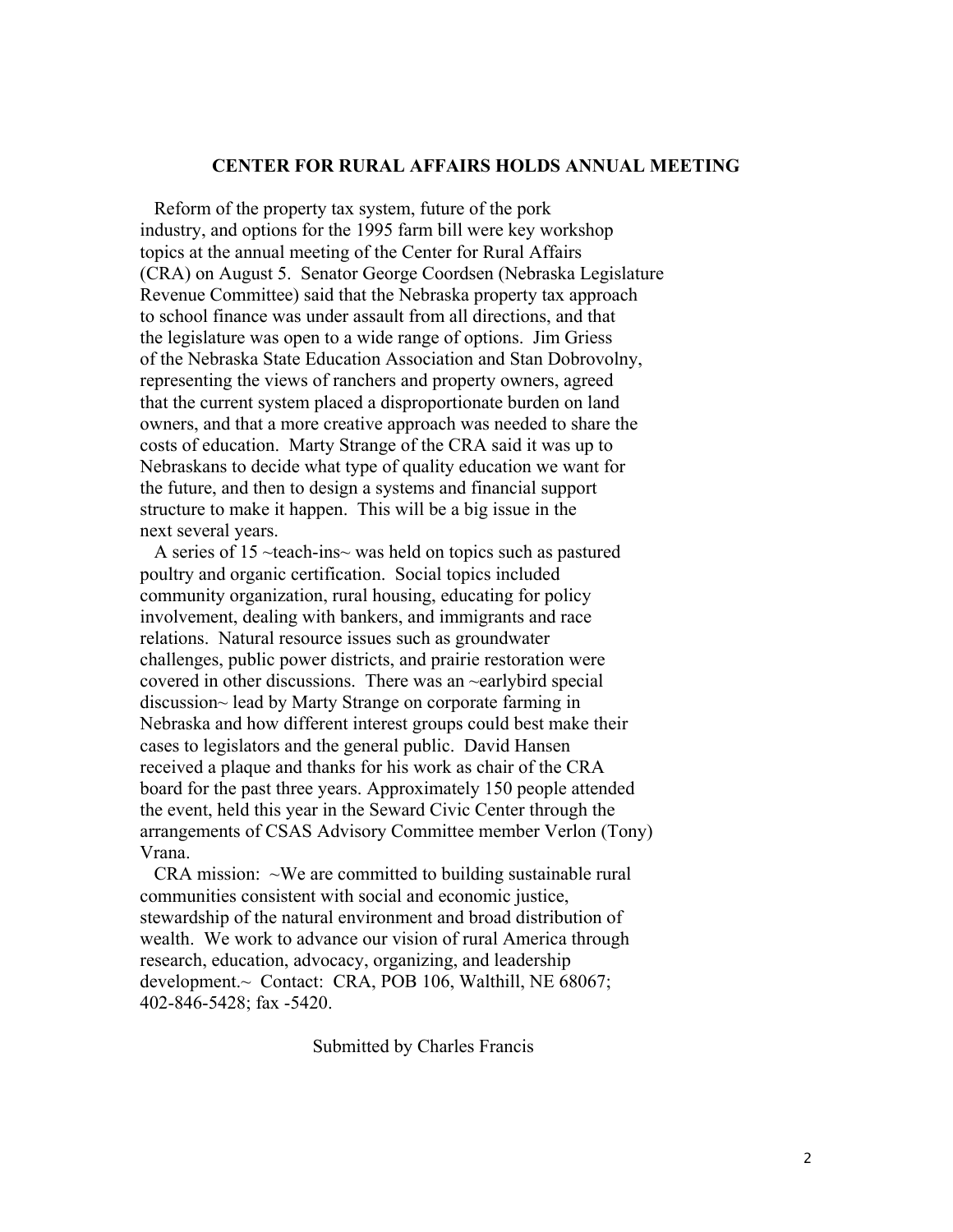#### **SARE/ACE PREPROPOSALS DUE SEPT. 15**

 The Administrative Council for the North Central Region (NCR) Sustainable Agriculture Research and Education (SARE) Program has issued its 1996 Call for Preproposals for research, education and demonstration projects. Priority areas for SARE/ACE (Agriculture in Concert with the Environment) preproposals are:

- Sustainable Livestock Systems
- Networking
- Developing Markets
- Sustainable Agriculture Curriculum
- Alternative Weed Management
- Emerging Issues
- Environmentally Sensitive Areas
- Environmentally Sound Practices

 In FY-95 the average grant was for \$73,015 over two years. For more information or

an application packet, contact the NCR SARE Program office, 402-472-7081.

 If you wish to submit a proposal for an interdisciplinary project through the CSAS, contact Charles Francis or Pam Murray. We can offer assistance with conceptualization, putting together a project team, proposal development and project administration.

#### **REGIONAL TRAINING PROGRAM AWARDS MINIGRANTS**

 The North Central Sustainable Agriculture Training Program (NCSATP) has awarded minigrants to programs in six midwestern states. The minigrants cover expenses for speakers for in-state sustainable agriculture training and special topic tours. These activities were identified in the NCSATP grant and were also given high priority by participants in the Everyone a Teacher, Everyone a Learner workshops (see March/April CSAS newsletter).

 The speakers for in-state sustainable agriculture training will provide expertise to handle specific topics in the implementation of state strategic plans. Experts will also share ideas and resources from other programs. The special topic training tours will emphasize the site specific nature of sustainable agriculture practices as well as the broad applicability of principles. They will also teach future trainers how to conduct lively and informative field trips.

The following universities and organizations received minigrants:

- U. of Illinois and Illinois Sustainable Agriculture Network--presentation on Defining Sustainable Agriculture for National Training Program;

- Michigan Organic Food and Farm Alliance--presentation on Virtual Food: The Disappearance of Agriculture;

- U. of Missouri and Lincoln U.--presentation on Soil Quality and Soil Health; tours on organic produce farm and diversified cash grain farm;

- U. of Nebraska--Tour of grazing maize;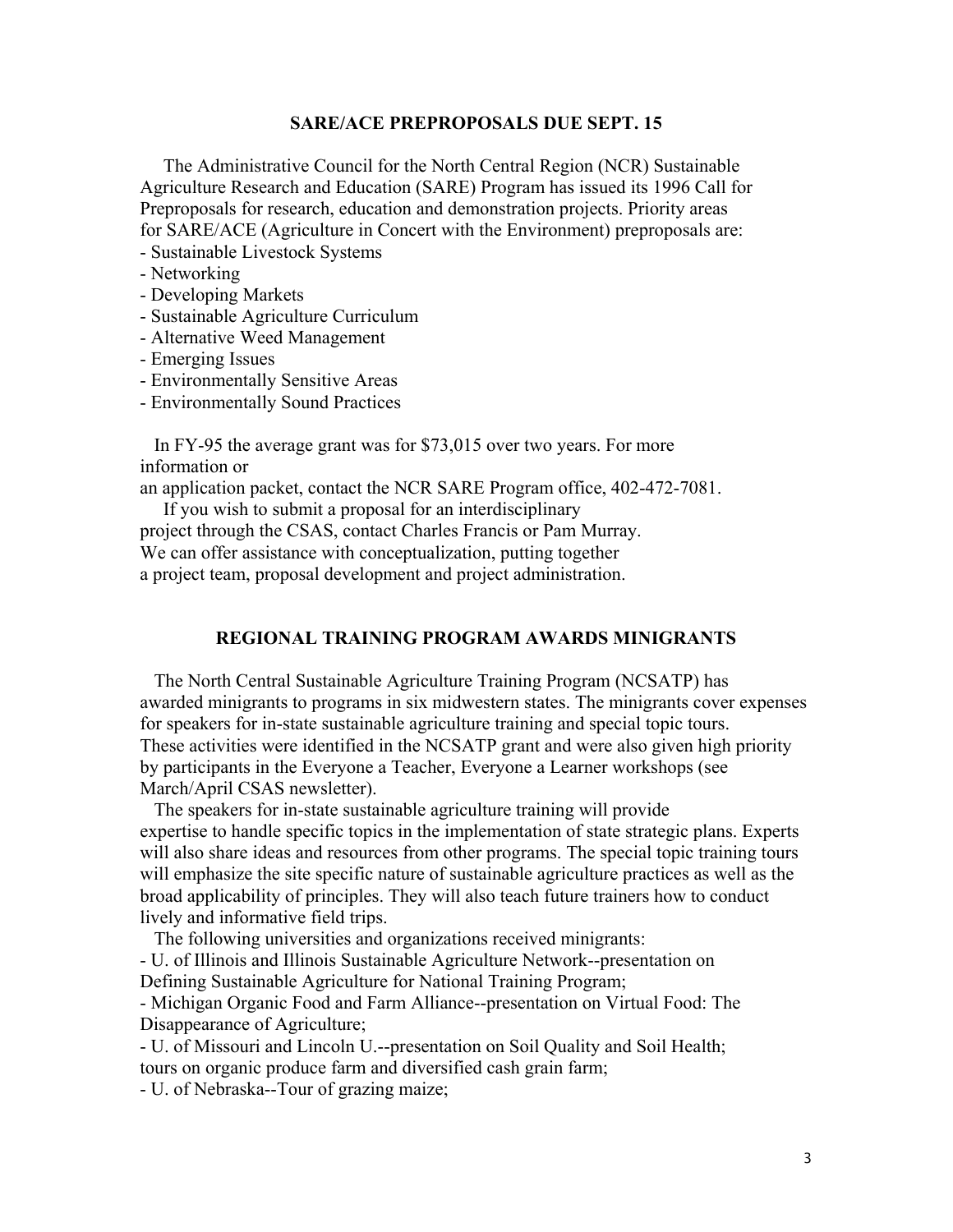- North Dakota State U. and South Dakota State U.--presentation on Social and Economic Areas of Sustainable Agriculture;

- The Ohio State U.--presentations on Extension's Role in Sustainable Agriculture and Using Case Studies to Help Farm Families Make Decisions; tours on two sustainable farms.

 Evaluations and recommendations from the training activities will be shared throughout the region. For more information, call Heidi Carter at 402-472-0917.Source of funding for regional training projects in sustainable agriculture is the USDA SARE Program.

Submitted by Heidi Carter

## **REDUCED HERBICIDE WEED CONTROL**

 Recent research has led to development of a reduced-rate herbicide and cultivation combination that cuts chemical use and costs in half compared with conventional full-rate treatment. That is a \$1,200 to \$1,400 savings on 200 acres of soybeans.

 Our work with reduced rates has focused on broadleaf weed management in conventional till soybeans; grasses are controlled with a conventional soil applied or postemergence program. Antagonism problems have resulted in reduced grass control when we have attempted reduced rate programs combining grass and broadleaf herbicides in a single treatment.

 A reduced rate program depends on application of herbicides when weeds are small and easily controlled. A single cultivation two weeks after treatment is part of the program. Growth stage of the weed is a more reliable indication for treatment timing than days after planting or days after emergence. Success depends on 1) match of herbicide treatment with target weeds, 2) correct timing, and 3) high quality application. A mismatch of herbicide treatment and weed species can result in serious weed problems.

 One advantage of the reduced rate program is a widening of the "treatment window" for postemergence treatments with application rates adjusted accordingly. The risk of adverse weather can be readily managed utilizing the reduced rate early application program. If circumstances prevent a planned early application, the producer can simply revert to a standard application. When very few weeds are present, cultivation can replace the chemical application.

 If reduced rate treatments are to be successful, it is critical that the herbicide(s) selected be highly effective on the target weeds. Reducing the rate of a herbicide that is only marginally effective on a weed is not likely to provide acceptable control. It is important to note that the user, not the manufacturer, assumes all responsibility for performance. Label rates have a safety margin built in to assure consistent performance over a range in application conditions. With reduced rates this safety margin is "used up." There is little room for error in timing or application quality.

 For more information about this research, contact Alex Martin, Dept. of Agronomy, University of Nebraska, Lincoln, NE 68583-0910, 402-472-1527, e-mail: agro151@unlvm.unl.edu.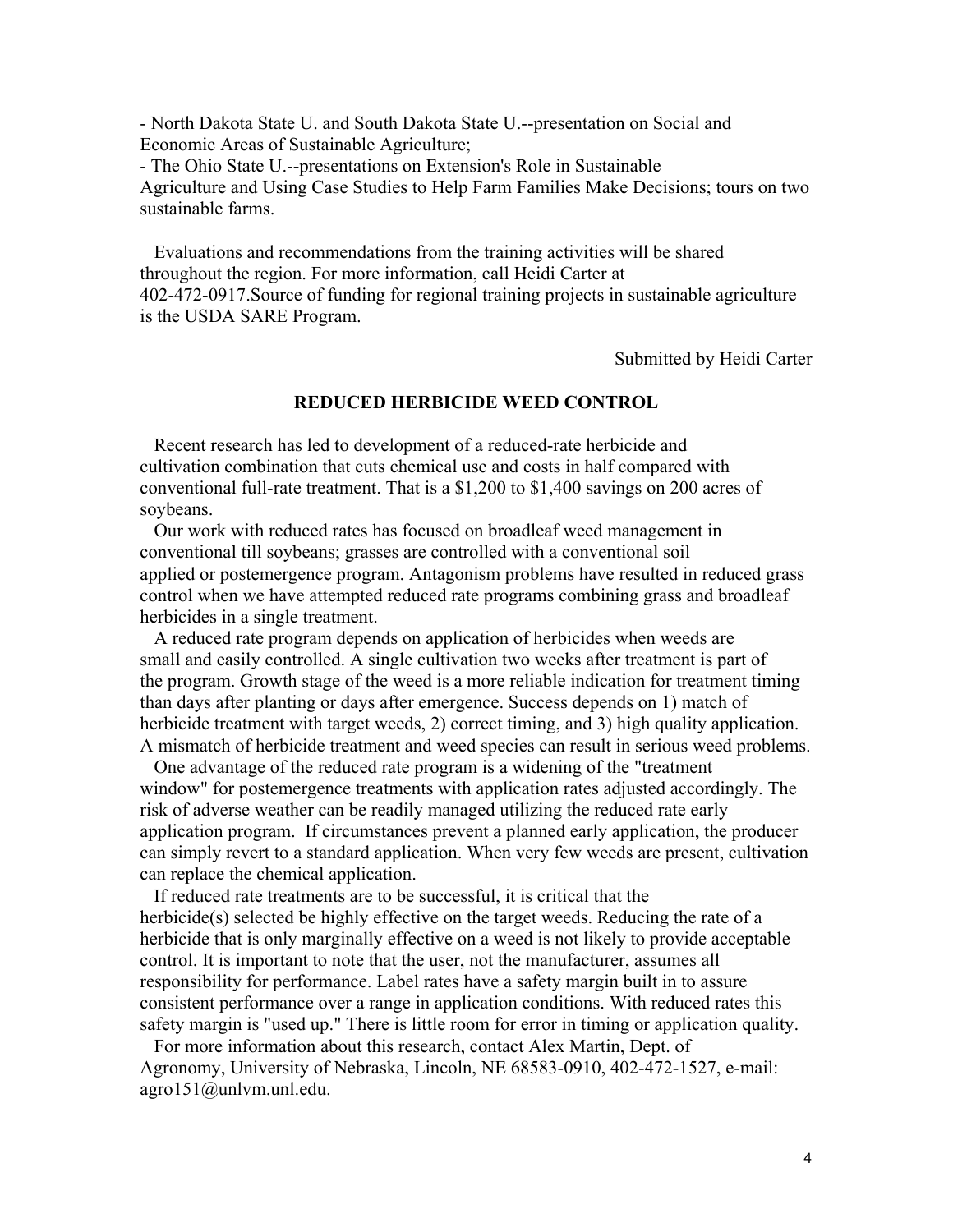## **INTERESTED IN BIOFUELS?**

 The Biofuels Feedstock Development Program in the U.S. Department of Energy (DOE) publishes a free newsletter titled Energy Crops Forum. For more information contact the editor, Anne Ehrenshaft, 615-576-5132, e-mail: are@ornl.gov. Anne can also send you a bibliography of materials published by the BFDP since it began in 1978.

 DOE's Biofuels System Division operates the Biofuels Information Network, which it describes as a jumping off point on the Internet. Texts of DOE publications, BFDP-sponsored reports, and Energy Crops Forum, are available. There are also links to Internet sites containing additional information about energy, environment, agriculture, natural resources, and U.S. government.

Address is: http://www.esd.ornl.gov/BFDP/BFDPMOSAIC/binmenu.html

## **CAST REPORT SUMMARIZES CRP SURVEY**

 A background document released by the Council for Agricultural Science and Technology (CAST) in July summarizes Conservation Reserve Program (CRP) policy literature and a survey of key special interest groups regarding their preferences for a future CRP. The purpose of this report is to make CRP evaluation easier by placing literature and preference information in a single document.

## **Literature Survey Findings**

\* Participants are pleased with the program because it provides income stability, decreases

the need for credit, and in some instances allows for early retirement.

\* The CRP has decreased cropland erosion, improved water quality, and increased land values and wildlife benefits.

\* Negative effects include some noxious weed problems and business fluctuations in some agriculturally dependent communities.

\* The cost of the program is estimated at \$1.8 billion a year, or close to \$19 billion over the life of the program.

\* Studies found that the program could have been more cost-effective if the bid process had been more competitive and if more environmentally sensitive lands had been enrolled.

\* The USDA states that CRP benefits have exceeded its costs. Other studies show benefits ranging only from \$6 billion to \$13.4 billion, far short of its \$19 billion cost.

\* Cost-efficiency criteria such as the estimated \$8.4 billion savings in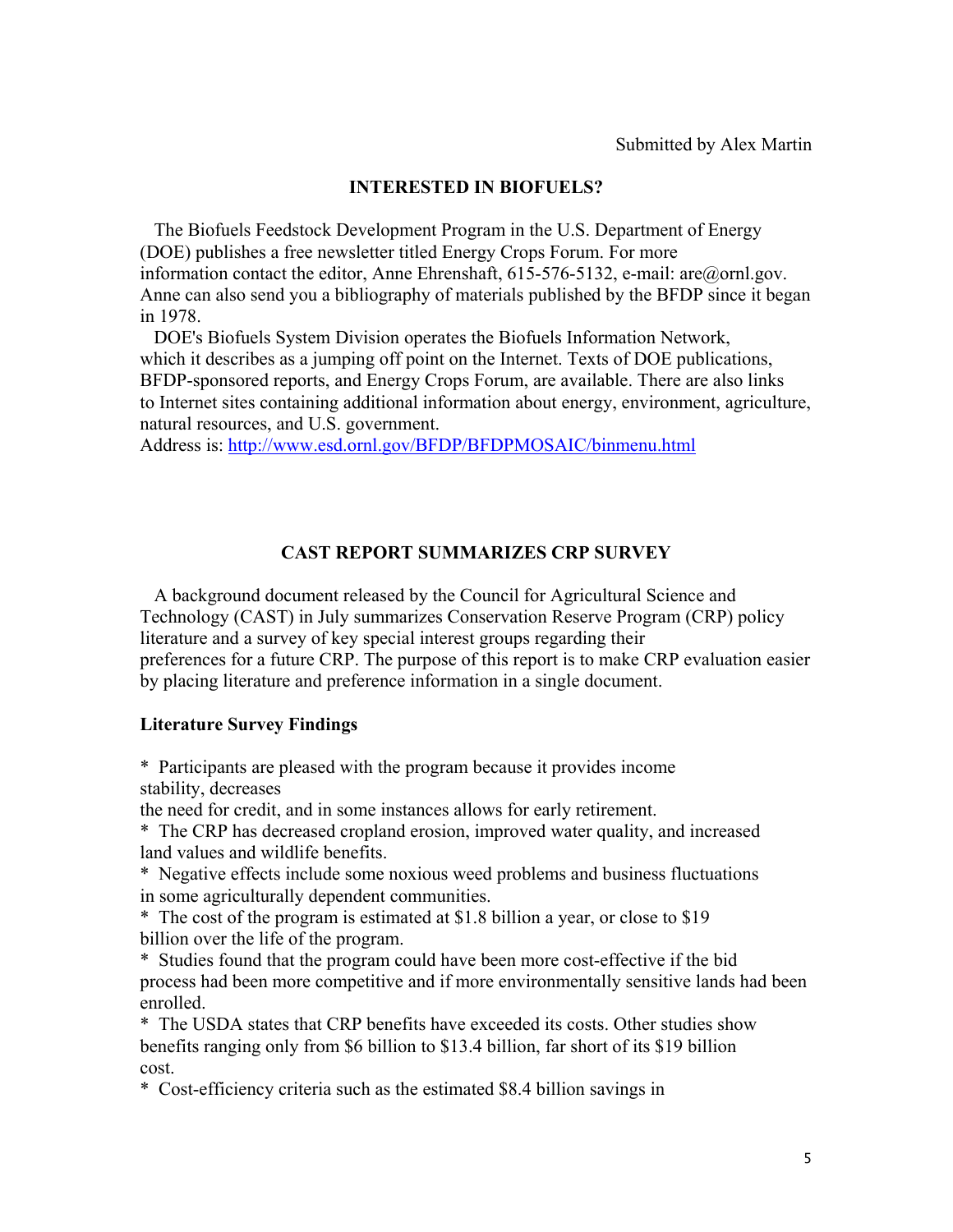commodity program outlays are likely to be considered in the complete CRP analysis.

## **Interest Group Survey Results**

Sixteen of the 18 surveyed interest groups listed six aspects of the CRP that could be modified:

- \* enrollment size,
- \* targeting options,
- \* targeting tools,
- \* easement and contract usage,
- \* economic land use options, and
- \* delegation of control.

The positions of the 16 representatives are as follows:

- \* All support a CRP renewal.
- \* Groups recommend different levels of acreage enrollment.
- \* All favor multiple targeting.
- \* All favor use of contracts while some support a mixture of short- and
- long-term retirement options.

\* A majority favors economic land use options, of which haying and grazing is the most controversial.

\* All support more localized control of the program.

Three options exist: renewal, termination, or modification.

## CRP Renewal

- \* Over 65% of the CRP acres would remain under contract.
- \* Erosion control, water quality, and wildlife benefits would increase.
- \* The need for corn- and soybean-supply controls would be eliminated.
- \* Wheat and corn prices would be higher if all contracts expired.
- \* Annual program expenditure would range from \$2.25 billion to \$2.6 billion.

## CRP Termination

- \* Over 60% of the acreage would return to production.
- \* The government would save nearly \$2 billion a year.
- \* Some agriculturally dependent communities would rebound from economic hardship.
- \* Large increases in cropped acreage over a brief period would increase production and decrease prices and income.
- \* Environmental benefits of the CRP would be decreased or eliminated.

## CRP Modification

The literature review, surveys of interest groups, and political posturing indicate that a modified program will be likely.

Literature and Survey Conclusions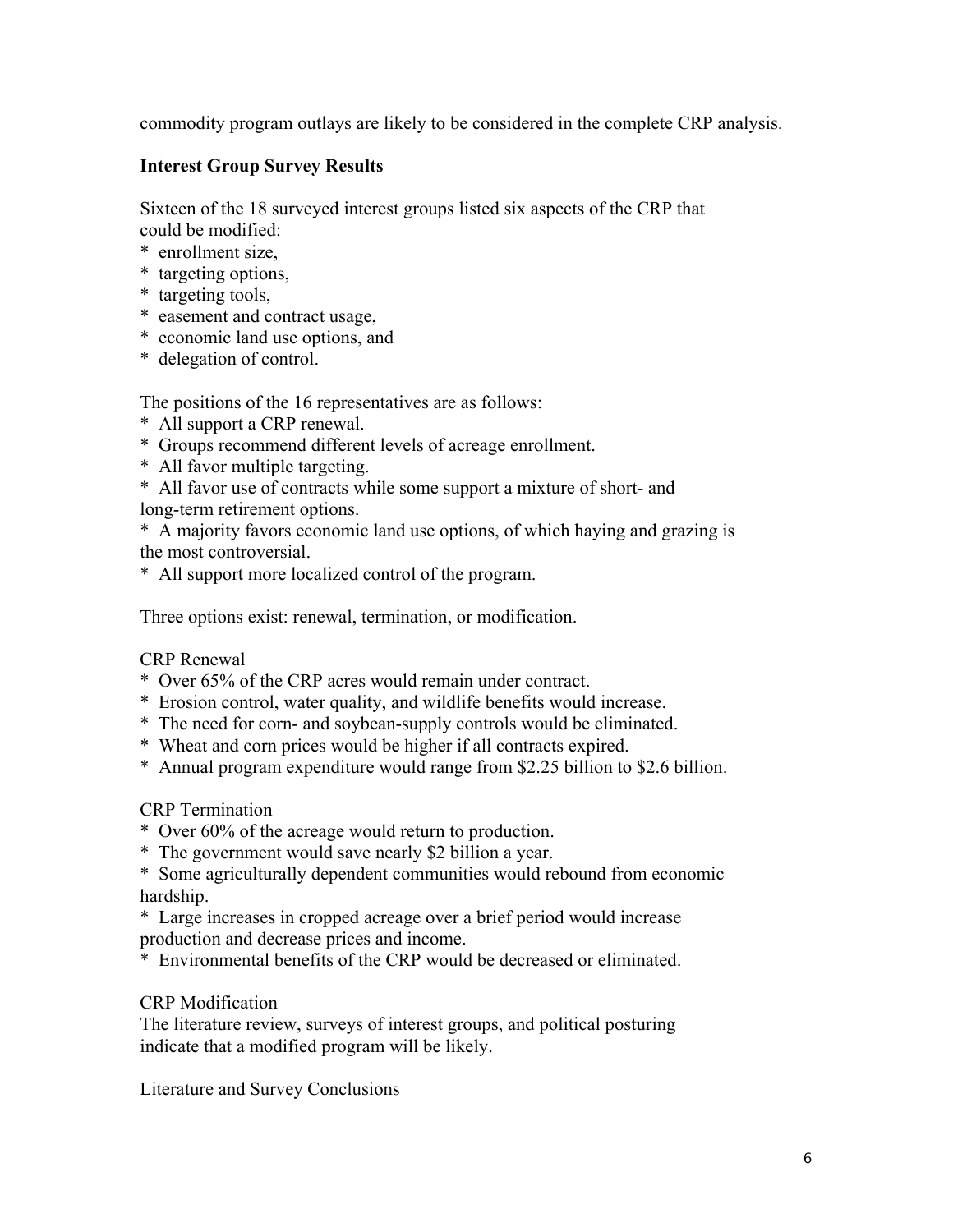\* If a modified program is developed during the 1995 Farm Bill proceedings, it will be less costly due to decreased acreage enrollment, will contain more effective eligibility criteria, and will decrease rental rates when there are allowable economic uses.

\* The program will address a number of environmental issues and will target program lands according to specific productivity and environmental benefit criteria. \* The CRP will most likely succeed if design, implementation, and control are shared at national and local levels.

\* Supporters of a modified CRP will be recipients of environmental benefits, participants whose land qualifies for the program, and policymakers with constituents capturing CRP benefits.

\* Opponents of a leaner, more cost-effective CRP are producers who no longer qualify for the program, individuals who want to decrease government involvement in agriculture, and taxpayers who are forced to continue to pay the cost of the CRP when they do not think that the program is worthwhile.

Source: "The Conservation Reserve: A Survey of Research and Interest Groups" (see Resources).

Editor's Note: CAST has a World Wide Web site that includes summaries of publications (including "Sustainable Agriculture and the 1995 Farm Bill," published in April), full text of issue papers, and links to scientific, agricultural, and public policy Internet sites. The address is: http://www.netins.net/showcase/cast/

#### **NEW SAN COORDINATOR**

 Andy Clark has replaced Gabriel Hegyes as the Sustainable Agriculture Network (SAN) Coordinator. Andy's graduate work at the U. of Maryland focused on cover crop management. He received his M.S. in 1988 and his Ph.D. in 1993.

 SAN offers an e-mail group (now with over 700 participants), national directory of expertise (a revised version to be available this fall electronically and in print), an annotated bibliography of educational materials useful to farmers, and much more. For details, contact this newsletter editor or Andy.

 SAN is a cooperative effort of university, government, business and non-profit organizations dedicated to the exchange of scientific and practical information on sustainable agricultural systems. It is supported by the USDA's Sustainable Agriculture Research and Education Program. As a decentralized network, the points of contact are many. To provide overall coordination and a central point of contact, SAN has an office hosted by the Alternative Farming Systems Information Center (AFSIC) of the National Agricultural Library.

 Sustainable Agriculture Network c/o AFSIC, Room 304 National Agricultural Library Agriculture Research Service 10301 Baltimore Boulevard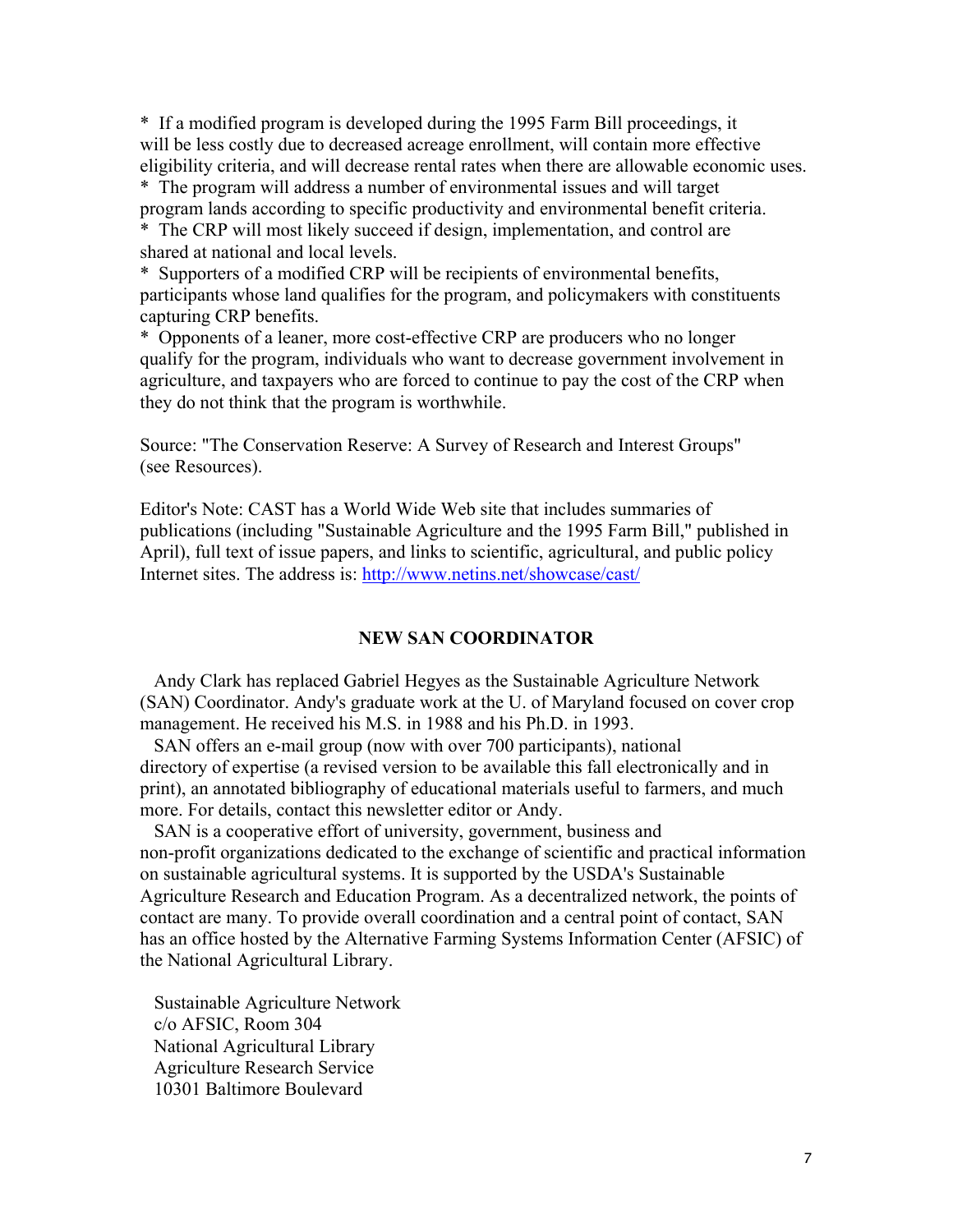Beltsville, MD 20705-2351 Internet: san@nalusda.gov Telephone: 301/504-6425 FAX: 301/504-6409

## **USDA OFFICE OF SUSTAINABLE AG PROGRAMS HAS TWO JOB OPENINGS**

Associate Director of this national program is located in Washington, DC and pays \$55,000 to \$64,000. M.S. degree required, Ph.D. desired. Deadline is September 15.

 Communications Specialist is a new position that works with four regional communications specialists and the Sustainable Ag Network (SAN) coordinator. The position is offered through the U. of Maryland and pays \$28,000 to \$37,000. B.S. or B.A. required. Deadline is August 31.

 Contact for both positions: Dr. Robert Myers, Director, Office of Sustainable Agriculture Programs, 202-720-5623.

## **AG RESOURCE CONSERVATION ACT**

 Senators Richard Lugar (R-IN) and Patrick Leahy (D-VT) have introduced the Agricultural Resource Conservation Act (S. 854), which will form the framework for the Senate Farm Bill Conservation Title. The bill, which is supported by the Campaign for Sustainable Agriculture and the Wallace Institute, would consolidate existing conservation programs into a single, streamlined program, and extend the Conservation Reserve Program (CRP) as a long-term protection program using long-term agreements and permanent easements. It would increase the cost-effectiveness of the CRP by focusing on the most environmentally sensitive land and encouraging partial field enrollments, such as filterstrips, contour grass strips, wellhead protection zones, and shelterbelts. It would also give priority to sustainable production, rather than wholesale land retirement, by merging cost share and incentive programs to encourage various conservation practices. The Senate Agriculture Committee is expected to take up the Lugar-Leahy bill in September.

Source: Alternative Agriculture News, August 1995.

#### **LISTSERV ON LAND USE AND OTHER RESOURCES**

 A new unmoderated listserv provides a forum for dissemination and discussion of information on: rights in, access to, and use of land and other resources; sustainable development, poverty, and income distribution; and related laws and institutions. To subscribe, send message:

subscribe tenure

to: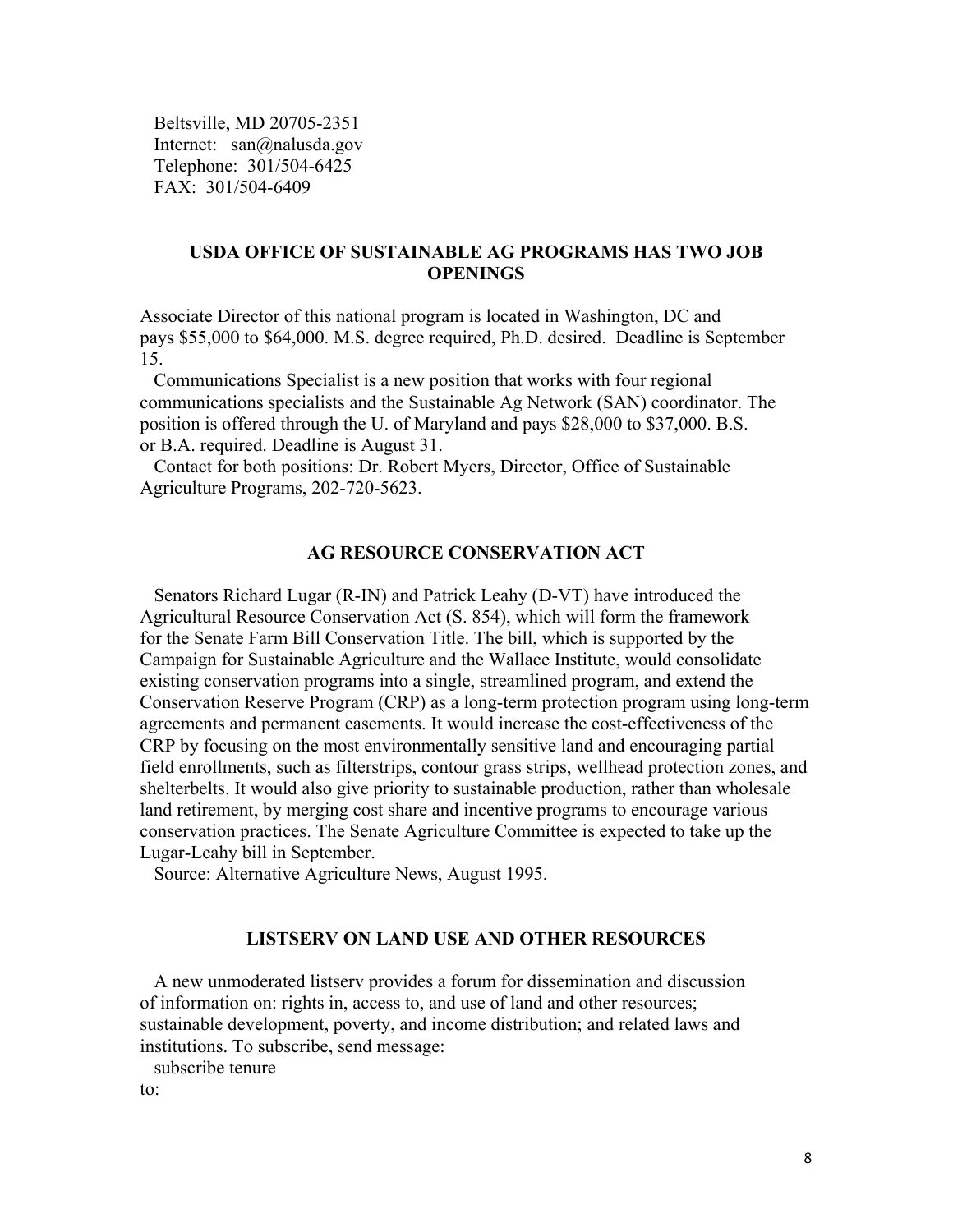listserver@relay.doit.wisc.edu Contact is Steve Smith, e-mail: owner-tenure@relay.doit.wisc.edu

#### **E-mail NETWORK FOR ECOLOGICAL AGRICULTURE**

 This network is intended for academics, researchers, educationalists and others working in the field of ecological (organic/biological) agriculture, to provide a forum for discussion of ideas, identification of potential collaborators, and exchange of news, conference information and publication details. To subscribe, send message: join ecol-agric

to:

 listserver@relay.doit.wisc.edu or www address: http://www.mailbase.ac.uk Contact is Nic Lampkin, e-mail: nhl@aber.ac.uk

## **WEED ELECTRONIC DISCUSSION GROUP**

 To subscribe to a weed ecology/biology discussion group out of Iowa State U. called WeedNet, send a message including your full e-mail address to: jdekker@iastate.edu

#### **FAREWELL MICHELE**

 Michele Strickler, who has been an integral part of the CSAS team for nearly three years, has accepted a new position in the UNL Department of Human Resources. This is the last newsletter she will design. Her computer and organizational skills will be sorely missed, as will her ready smile and enthusiasm.

#### **RESOURCES**

The Conservation Reserve: A Survey of Research and Interest Groups. (See CAST article this issue.)  $$12.00 + $3.00$  s&h; individual and student members of CAST may request a free copy (include \$3.00 s&h). CAST, 4420 West Lincoln Way, Ames, IA 50014-3447, 515-292-2125, e-mail: cast@netins.net.

Institutional and Policy Factors in Pest Management Reforms: Changes to Unlearn, Relearn, and Restructure. No charge. Reviews characteristics of Green Revolution-style technology transfer and rural development, and argues that these approaches are seriously flawed in terms of addressing farmers' needs and promoting sustainable agriculture. World Resources Institute, 1709 New York Avenue, N.W., Washington, DC 20006, 202-638-6300.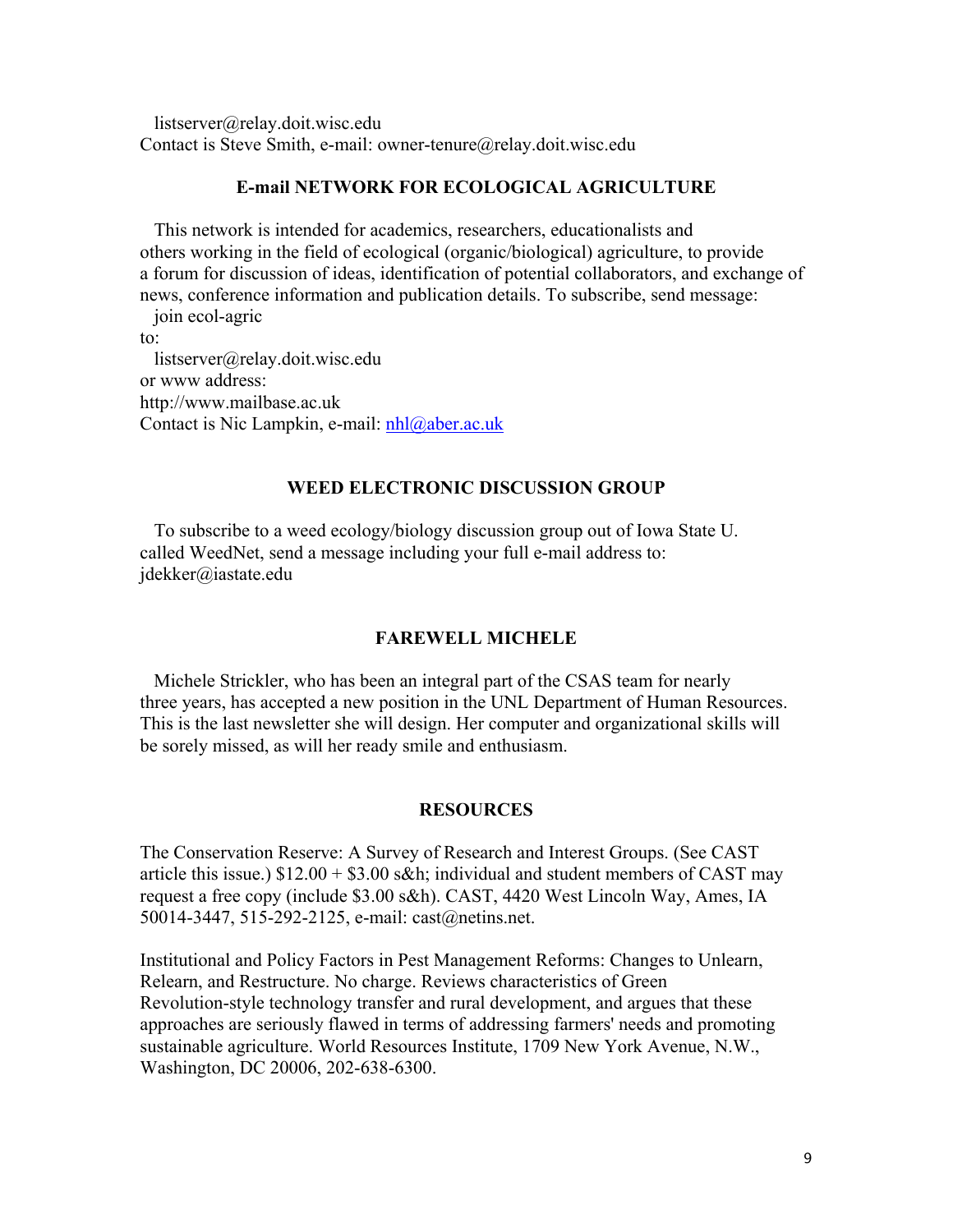The Soul of Soil: A Guide to Ecological Soil Management. \$16.95 + \$4 s&h. Practical "how-to" gives farmers useful guidelines for making management decisions based on ecological principles, with minimal reliance on "off-farm" fertilizers. Authors describe use of green manures, crop rotations, on-farm composting, mineral fertilizers, collecting soil samples, using on-farm tests that measure soil structure, water-holding capacity, and fertility, and more. agAccess, P.O. Box 2008, Davis, CA 95616, e-mail: agaccess @davis.com.

Hog Wash: Factory Farm Giveaways in Clean Water Proposals. \$5 + \$1.45 s&h. NRDC Publications Department, 40 West 20th St., New York, NY 10011.

Animal Agriculture: Information on Waste Management and Water Quality Issues. No charge. U.S. General Accounting Office, PO Box 6015, Gaithersburg, MD 20884-6015, 202-512-6000.

## **DID YOU KNOW...**

Rachel Carson, author of Silent Spring (1962), was a co-founder of The Nature Conservancy.

Funding for USDA sustainable ag programs totalled \$12.2 million in 1995.

Each federal dollar appropriated for research and extension leverages 4-5 state, local and private dollars; the annual rate of return on the overall investment in research and extension is 30-50%.

USDA says farmers earned on average \$4,750 in farm income last year--equivalent to a full-time worker earning \$2.28/hr without health care or vacation benefits.

Organic Market Overview says the U.S. organic industry grew more than 22% in 1994, reaching sales of \$2.3 billion.

Monsanto Co., has acquired just less than half interest in Calgene Inc., the biotech firm known for its genetically engineered Flavr Savr tomato.

#### **COMING EVENTS**

Contact CSAS office for more information:

Sep. 7 -- PFI Thompson Field Day, Boone, IA Sep. 9 -- Festival of Color, theme is water quality, Ithaca, NE Sep. 16-17 -- Forestry Field Days, Plattsmouth, NE Oct. 7-8 -- The Politics of Sustainable Agriculture, Eugene, OR Oct. 10-11 -- The Next Generation of Legal, Regulatory and Marketing Issues